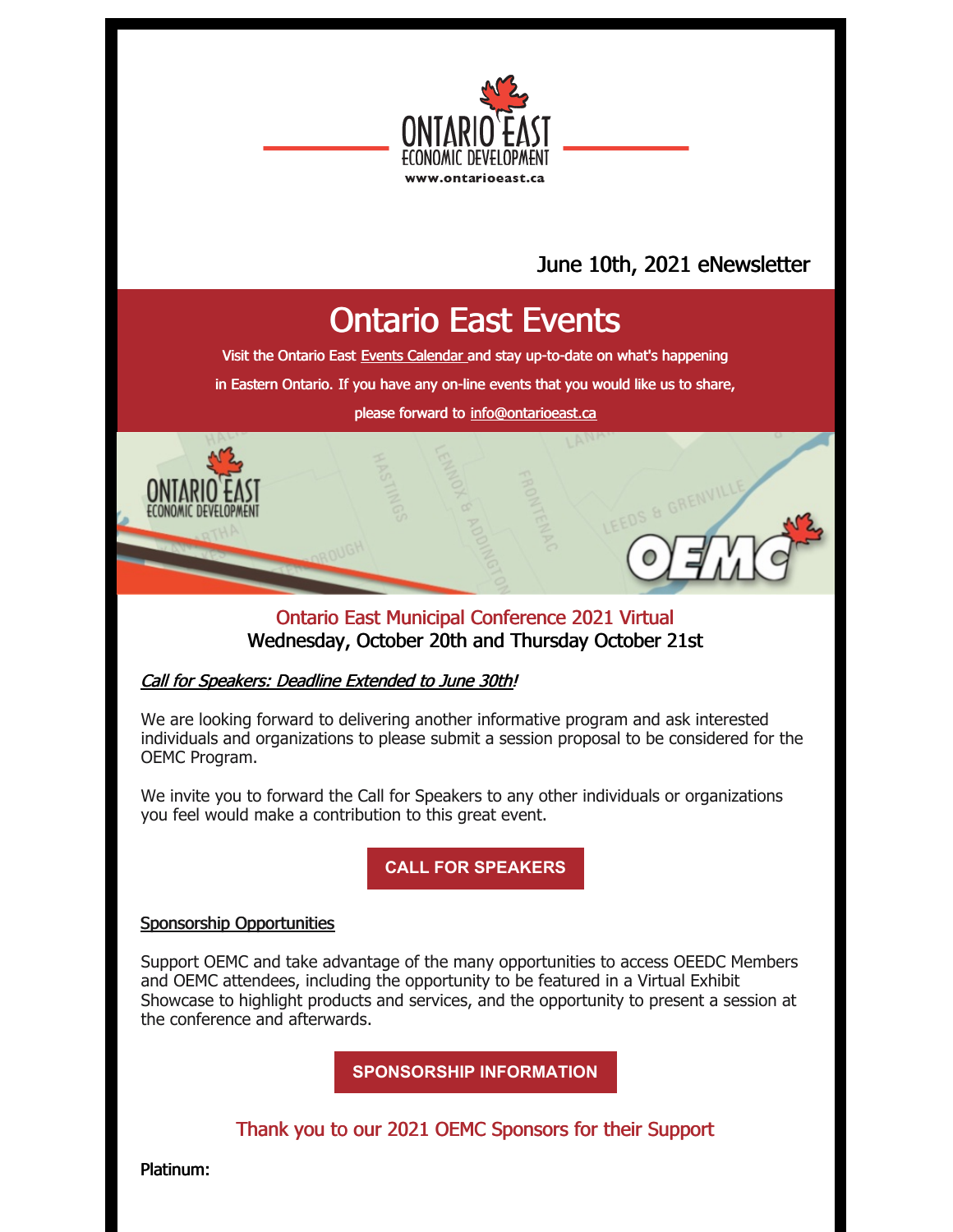

Silver:



# **COGECO**



### **@Tangible Words**

EMPLEMAN

**OEMC [WEBSITE](https://oemc.ca/)**

### Ontario East News

If you have any news that you would like us to share, please forward to [info@ontarioeast.ca](mailto:info@ontarioeast.ca)



### Ontario East Talent Identification Support Project Update (OE-TISP)

#### OE-TISP Career Pathways gets BIGGER!

The Career Pathways pilot (part of the Ontario East OLMP for Talent Identification Strategy, OE TISP) helps students connect to local employers using the Edge Factor platform.

We've had such success on this pilot with our initial partners, the Workforce Development Board (Peterborough-Northumberland-Kawartha Lakes) and the Centre for Workforce Development (Hastings, Prince Edward and Lennox & Addington), that with support of the